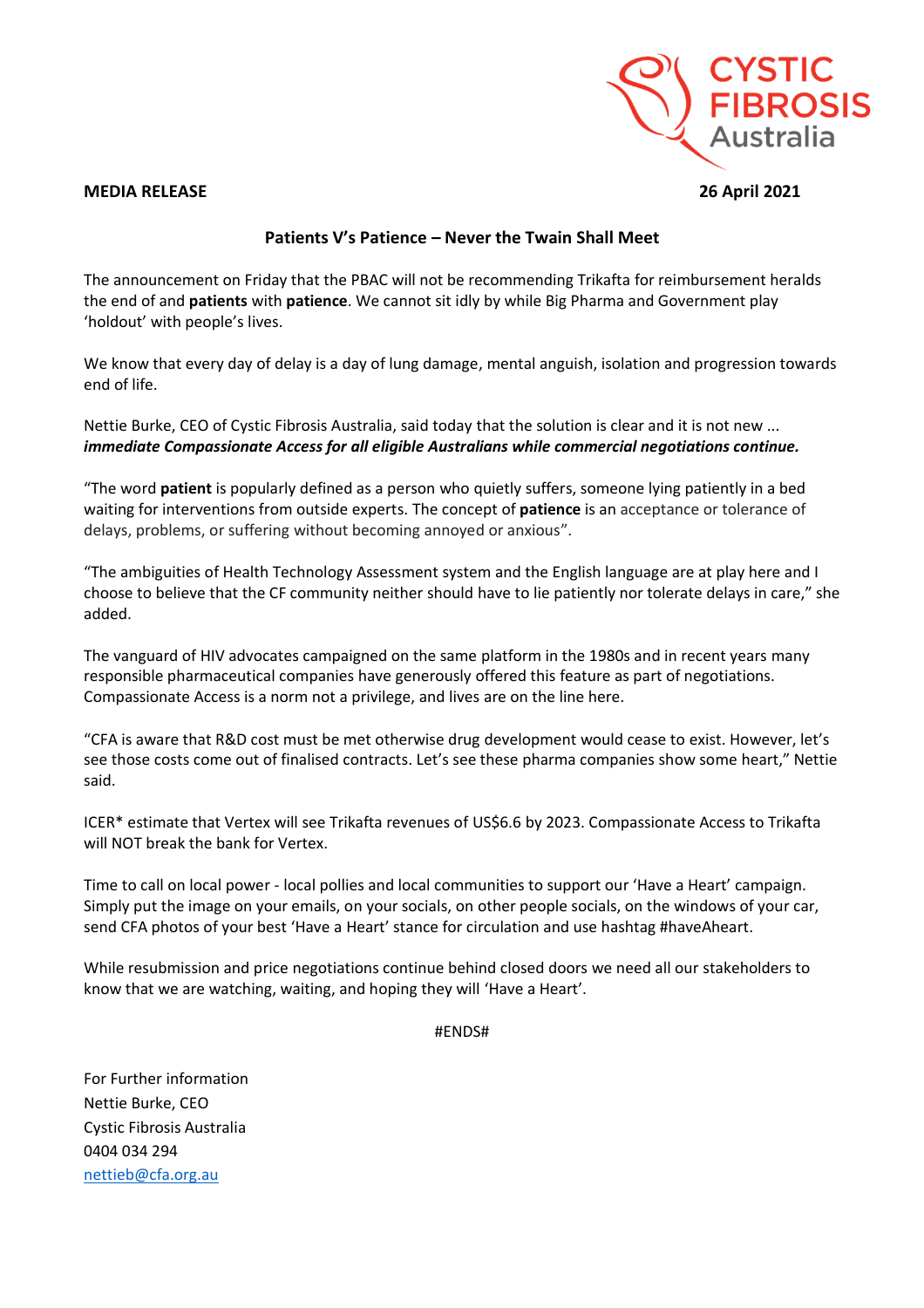\*ICER is a group of independent experts who would review and analyse of the clinical trial evidence, listen to patient testimony, and deliberate over the clinical and economic value of health interventions. <https://www.cysticfibrosis.org.au/advocacy/trikafta-advocacy-plan>



## **ABOUT CYSTIC FIBROSIS**

Cystic Fibrosis (CF) is a rare, life-shortening genetic disease affecting approximately 75,000 people worldwide and 3,500 people in Australia. CF is a progressive, multi-system disease that affects the lungs, liver, GI tract, sinuses, sweat glands, pancreas and reproductive tract.

CF is caused by a defective and/or missing CFTR protein (cystic fibrosis transmembrane conductance regulator) resulting from certain mutations in the CFTR gene.

Children must inherit two defective CFTR genes — one from each parent — to have CF. While there are more than 2,000 different types of CFTR mutations that can cause the disease, the vast majority of all people with CF have at least one F508del mutation.

These mutations, which can be determined by a genetic test, or genotyping test, lead to CF by creating non-working and/or too few CFTR proteins at the cell surface. The defective function and/or absence of CFTR protein results in poor flow of salt and water into and out of the cells in a number of organs.